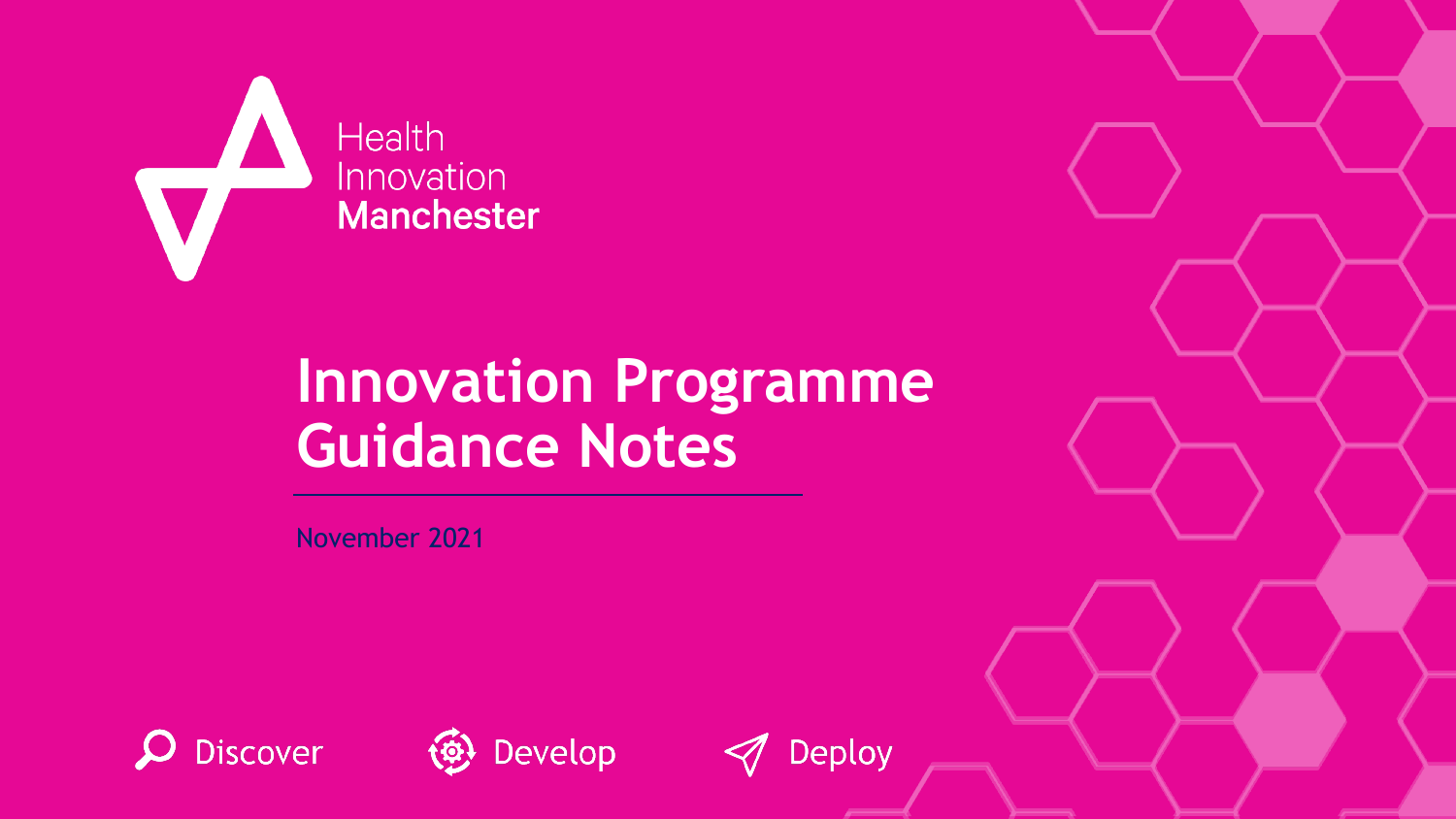### **Introduction**

Health Innovation Manchester are launching a new round of Innovation Funding seeking innovations that have the potential to directly benefit the Greater Manchester and Cheshire East Healthcare system.

Funding of £150k is available across the programme to support appropriate evaluation activities.

Working in conjunction with the Greater Manchester Imaging Cell and Clinical Commissioning Group, the call has defined 3 priority areas to address the need for solutions across Imaging, Diagnostics and Point of Care (PoC) testing.

### **Key Dates**

**8 th November 2021** Application Opens

**10th January 2022** Application Closes

**January – February 2022** Shortlisting applications

Unsuccessful informed / successful invited to Interview

**Early March 2022** Interviews/Pitch

**By 31st March 2022** Momentum Fund Project- winners announced and awarded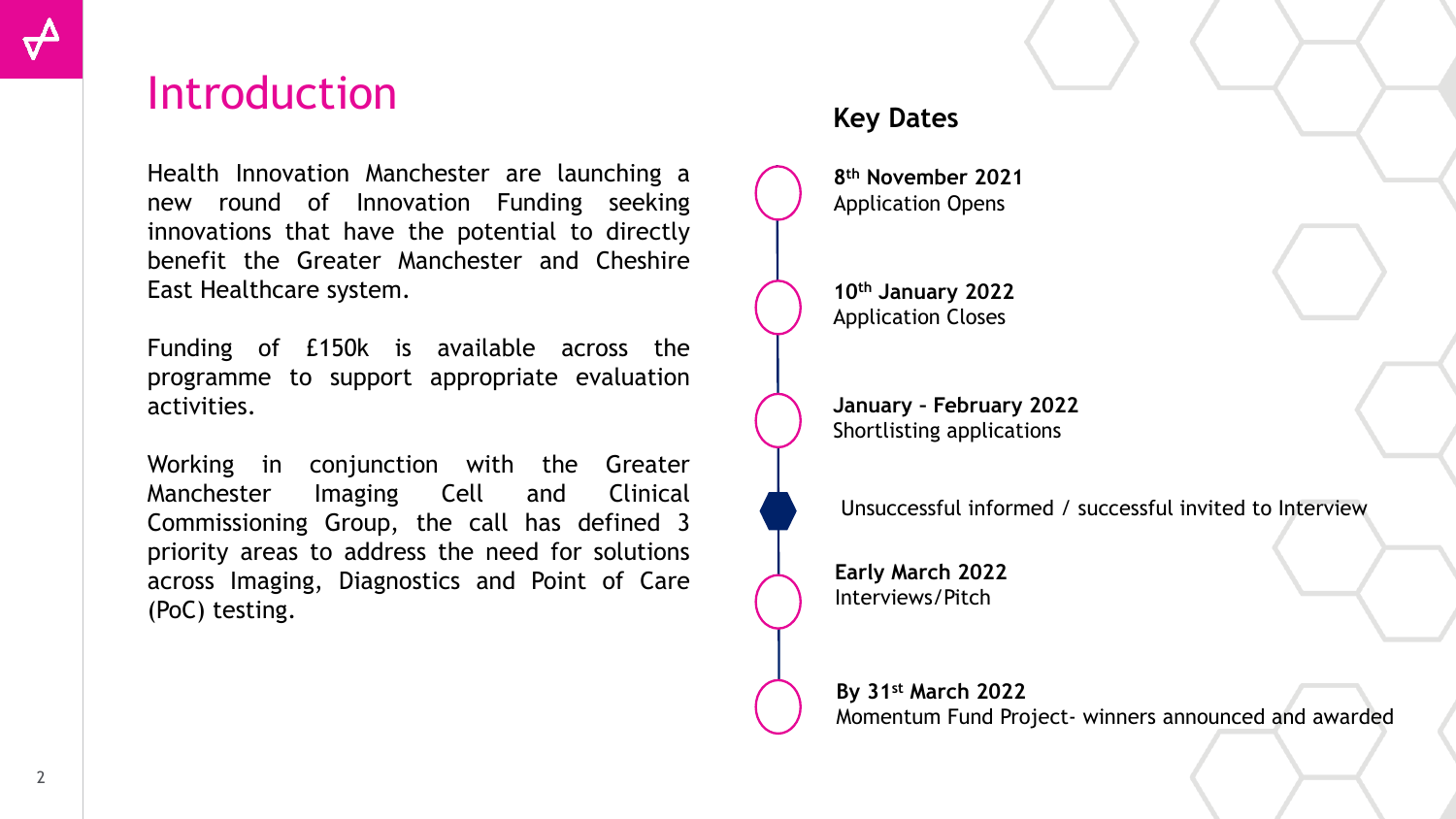### Momentum Fund

The Momentum Fund has been established to support the introduction and adoption of needs-led, evidence-based innovations into the healthcare system within the Health Innovation Manchester footprint. It is designed to evaluate appropriate solutions, whether MedTech, digital, or service redesign to create real impact in improving citizens' lives and promoting economic development through purpose-driven innovation.

This call focuses on a search for solutions to address:

- a. The demand for imaging services by reducing non-value adding requests
- b. Improvements for tracking and transporting of diagnostic sample management services
- c. Innovative ways to utilise the transferable skills across the NHS workforce

#### **Eligibility**

We are seeking to fund market ready/close to market innovations for real-world evaluations with Health Innovation Manchester contributing up to **£50,000 of the project costs**.

The call is open to UK and International applicants, with Greater Manchester and Cheshire East to be used as the test bed for the solutions across social, primary or secondary care.

Applications where matched funding has been secured or is in progress will be favoured.

Projects funded will typically last 6-12 months (with a maximum of 12 months) and will be monitored against agreed milestones and outputs. Any funding awarded will be held on account by Health Innovation Manchester and drawn down as required and on achievement of appropriate progress against the proposed work plan.

A partner health care organization must be sourced and based within the Health Innovation Manchester footprint<sup>1</sup>

**1Health Innovation Manchester footprint encompasses: Greater Manchester:** Bolton, Bury, Manchester, Oldham, Rochdale, Stockport, Salford, Tameside & Glossop, Wigan **Eastern Cheshire:** Alderley Edge, Chelford, Congleton, Disley, Handforth, Holmes Chapel, Knutsford, Macclesfield, Poynton, Wilmslow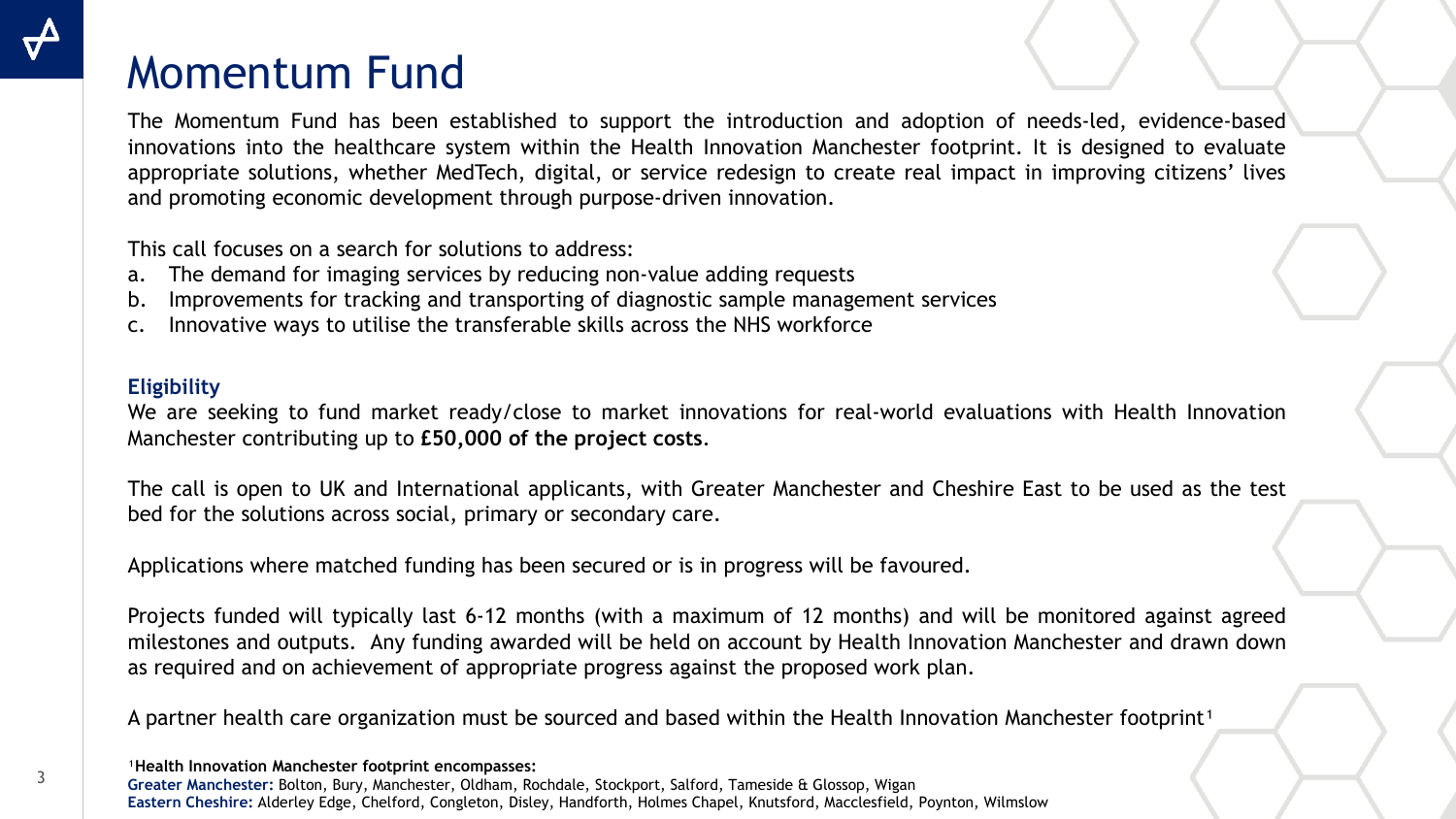### Priority Areas

Health Innovation Manchester have worked with the Greater Manchester Healthcare System and more specifically the Clinical Shared Services Board, to define the priority areas for this year's Momentum Call.

We are engaged with the system to ensure that the projects are reviewed by key clinical and system engaged leaders to works towards a robust evaluation and ultimately successful deployment of the solutions.

### **There are 3 priority areas for the Innovation programmes:**

- A solution to reduce "non-value adding" demand in imaging (i.e. reducing requests which are of no clinical value).
- Innovative ways to track and transport pathology samples between point of collection and laboratory testing sites (to mitigate loss of samples, maintain sample integrity, ensure efficient and timely receipt, provide audit trails, and compliance with legal requirements).
- System wide collection of "skills and training updates" for staff from different organisations, to aid with potentially using staff across organisations.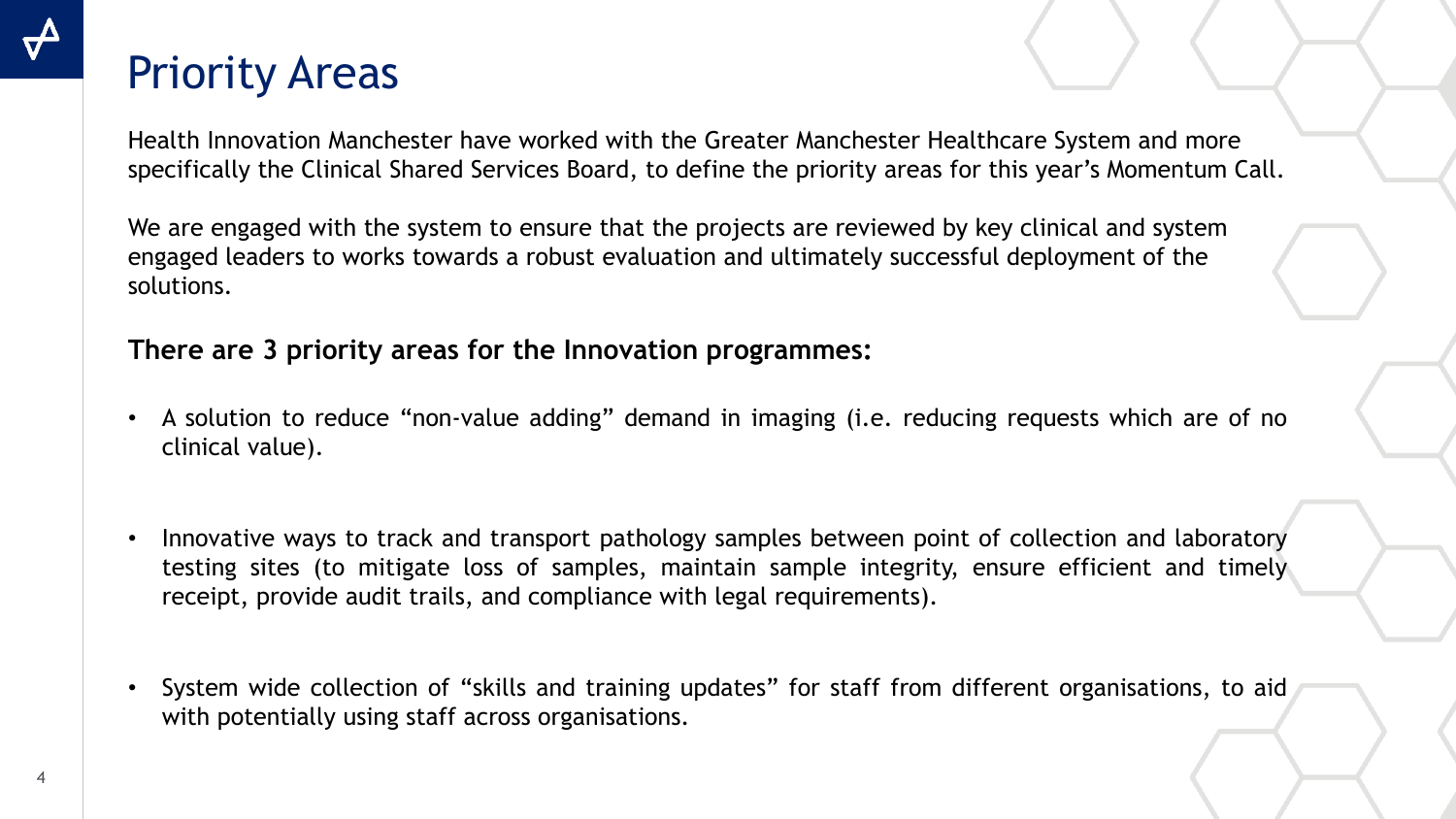## Funding Requirements

**Applicants may apply for funding up to £50,000.** Applications where matched funding has been secured or is in progress will be favoured.

Funded support allocated by Health Innovation Manchester can be used to pay for anything that is clearly related to advancing the innovative product/service, including the following:

- Market research
- Evaluation of an innovation (e.g., bench or clinical testing) including application for MHRA approval to conduct a clinical trial
- Third party professional fees (e.g., project management, health economic analysis)
- Activities that will enable early-stage revenue generation (e.g., limited production and sales, business plan development)

The funding cannot be used for:

- Retrospective costs
- Capital costs
- Normal business costs (e.g., legal and financial fees will not be deemed eligible industry costs)

Please note that the applicant's direct costs **should not exceed 50 per cent of the total funding requested** unless there is a very strong justification for a higher amount. There must also be clear demonstration of a contribution from the applicant in terms of leveraged funding and/or resource.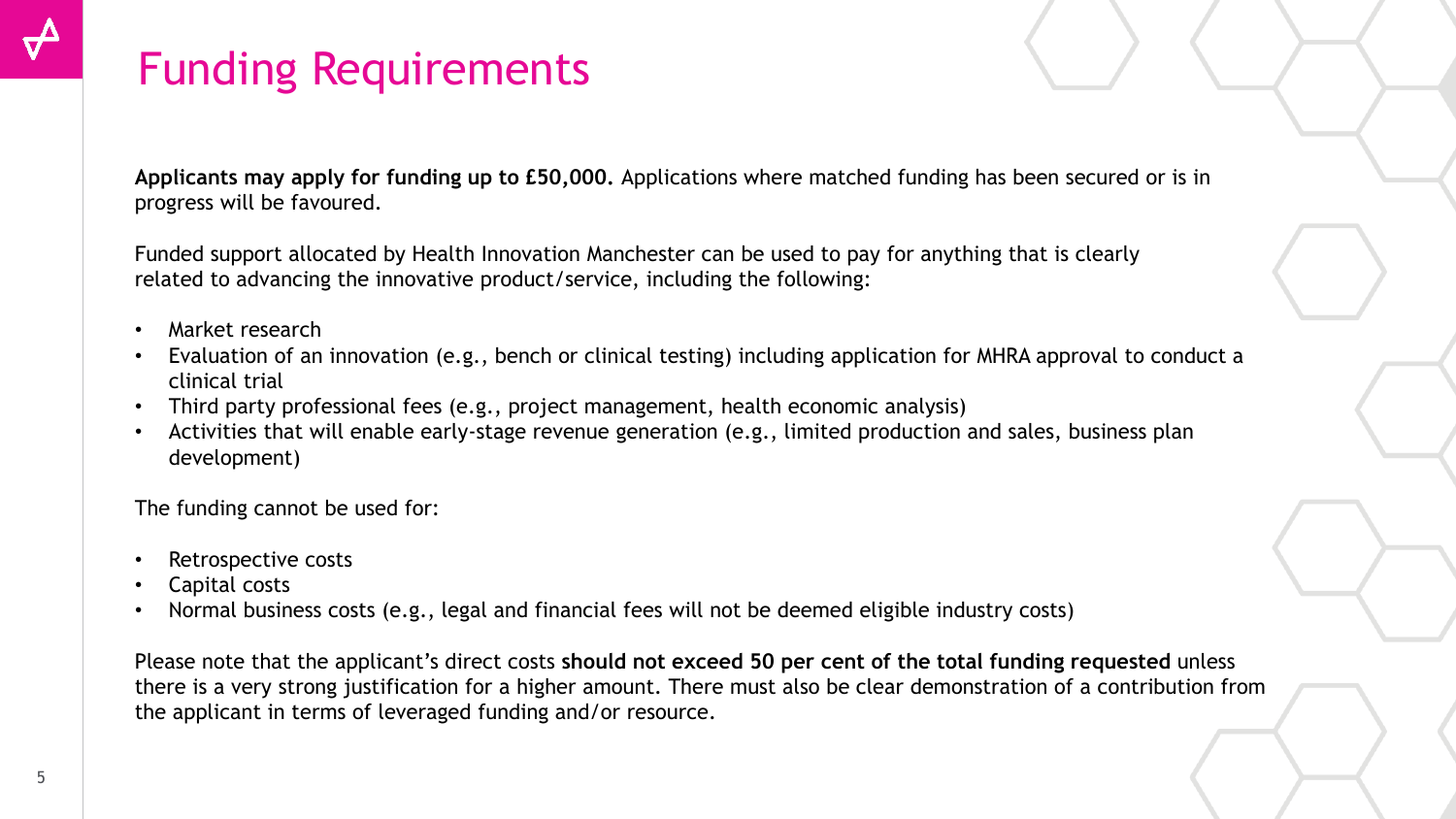## Completing and submitting your application

Link for applicants**: <https://innovationfund.grantplatform.com/>**

This website has been optimised to run with Google Chrome, Microsoft Edge, Safari and Firefox web browsers. The site may not function as intended with Microsoft Internet Explorer.

You will need to create an account before being able to submit an application form.

If you have any queries prior to submitting your application, please email the Innovation Nexus team at [IN@healthinnovationmanchester.com](mailto:IN@healthinnovationmanchester.com)

The initial proposal is open to all applicants. This will then be reviewed by GM System leaders, patient representative groups and clinical experts, with shortlisted applicants invited to deliver a pitch/ presentation and a short video to the review panel.

An overview to the questions on the application form are listed on the following pages.

**Please note: Under the "Category" Question on the first page, please select : MOMENTUM FUND**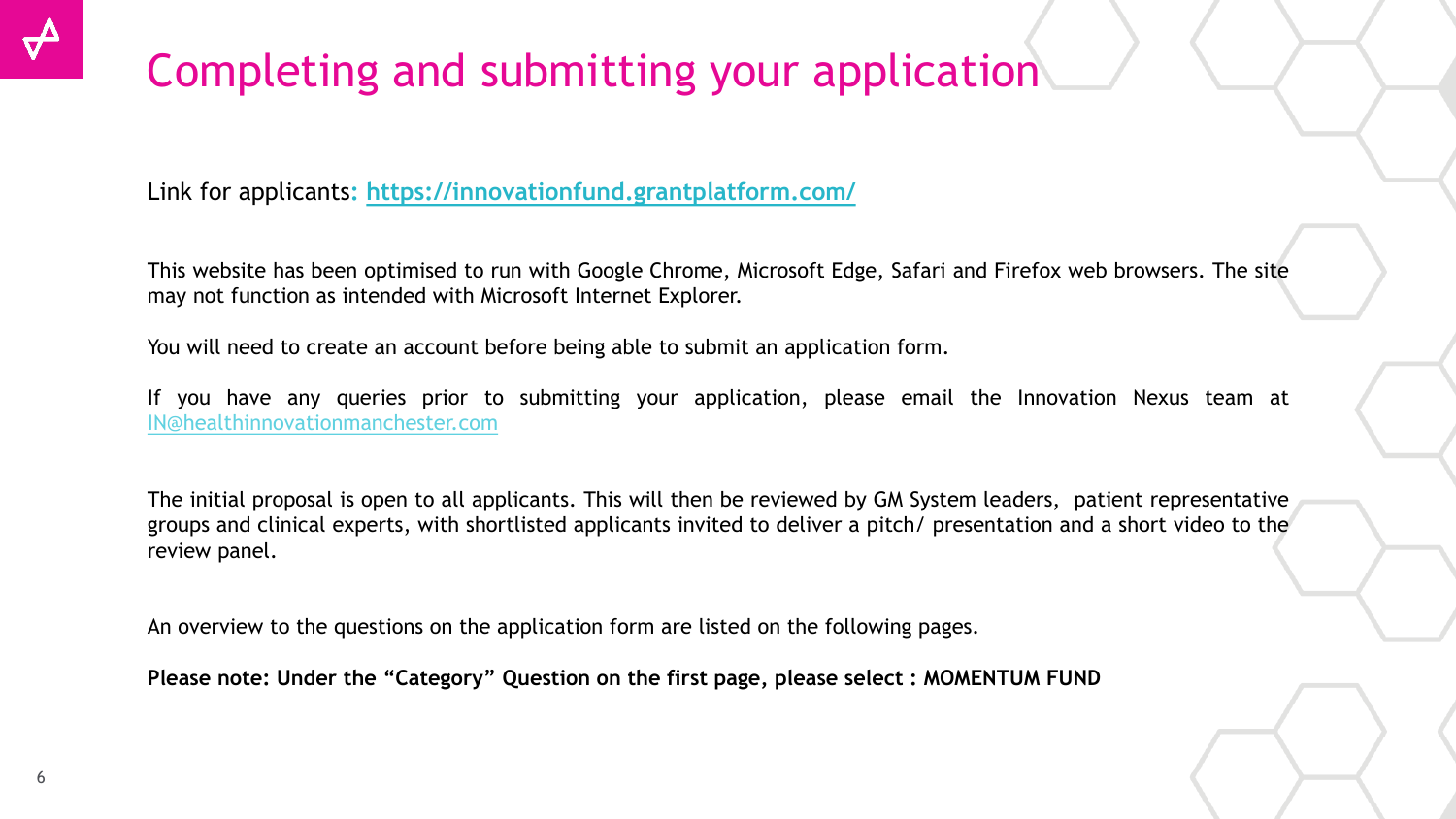### **Innovation Data**

#### **Innovation Summary:**

Provide an overview of the innovative product/service including its key benefits. Provide information that will help to clarify how the product/service will fit within the existing healthcare system.

#### **Status of Innovation:**

What stage of development is the innovation at? Is it, for example, in development, prototype, undertaking research/evaluation or market ready?

**Innovation/Solution Theme, Clinical Priority Area, Care Setting Impacted, Population Group Impacted, Current Evidence Available, Previous funding.** Single Choice questions with drop-down options.

#### **Describe any existing similar/equivalent innovations**

How does your innovation differ to existing products/services?

#### **Intellectual Property (IP Status)**

Tells us who owns the IP and whether you need access to any background IP to carry out the work. How will the IP be protected?

#### **Relevant publications**

Is there any published information or are there any references about your innovation, its use or testing?

**Please explain how you have considered the accessibility and impact of your innovation on health inequalities (if applicable)**

**What steps have you taken to better understand and alleviate potential negative impacts of your solution on accessibility and health inequalities (if applicable)?**

### **Project Proposal**

#### **Project Description**

This will introduce reviewers to your application. Ensure that your innovation, project and how you intend to spend the award are clearly presented. You may want to complete this section after you have written the rest of the application.

#### **What problem does the innovation/project address? Describe the clinical need.**

How would the product/service be used, when in the patient journey, and by whom? Does it fit into any existing care pathways/packages? Is there any relevant NICE guidance? Include the magnitude of the clinical problem (incidence, medical impact, cost of the problem, underlying trends).

#### **How does your innovation fit within the current healthcare system? How is it an improvement upon other solutions that are available?**

How does your innovation improve the way care is provided? You could include costs savings, market size, impact on readmissions/death rate/care quality/competitor information. Have discussions been held with appropriate partners to understand whether interoperability/ integration is necessary/achievable?

#### **Have you undertaken Market Research?**

Please detail here and include any links. Attachments can be uploaded at the end of the application.

#### **Aims and objectives of the project**

Outline what you intend to achieve if this application is successful.

#### **Start Date, End Date and Expected Duration of project (months)**

Provide an estimate of the complete duration of the project in number of months; including approximate start and end dates.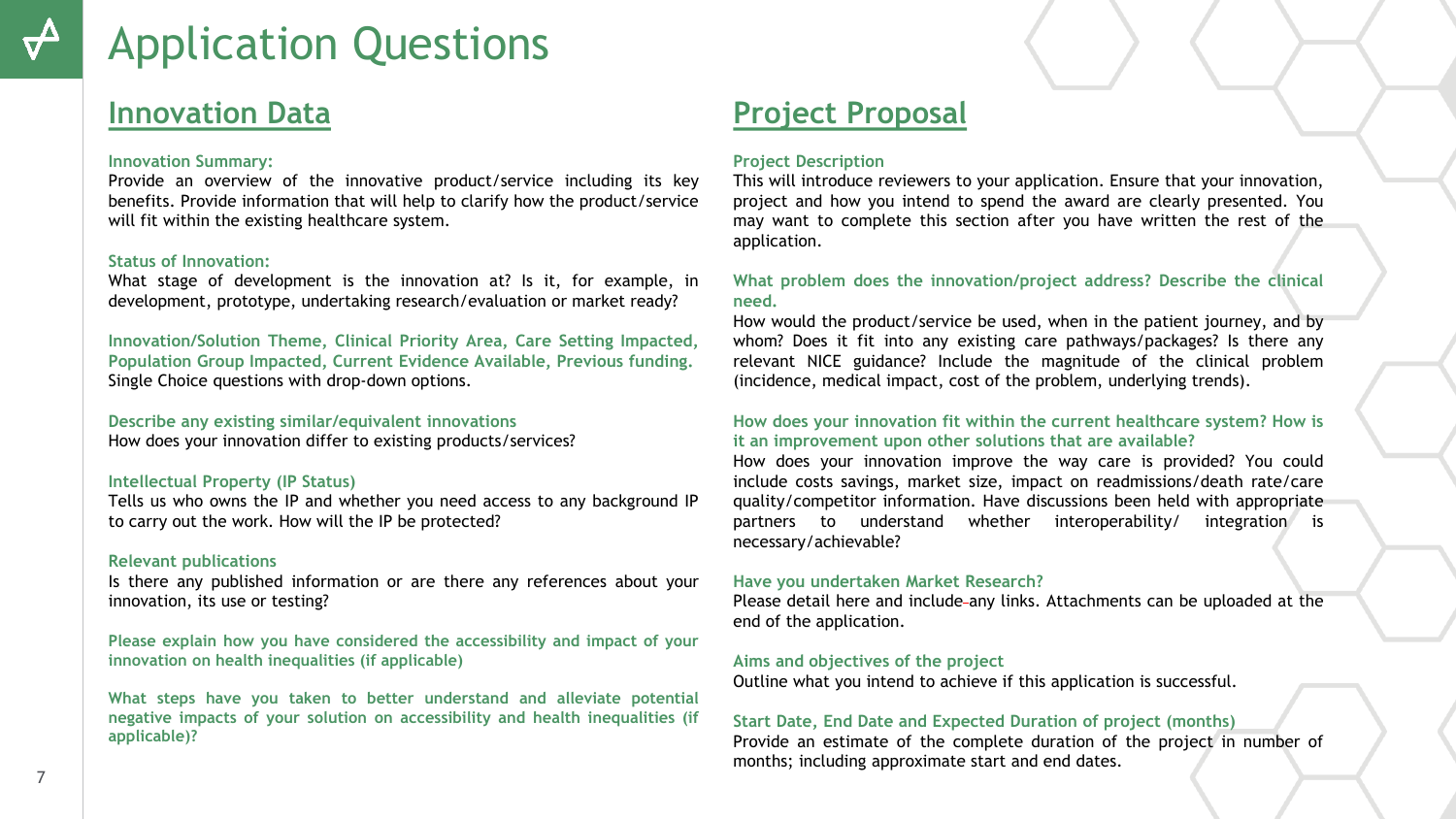## Continued…. Application Questions

#### **Total funding requested**

State the monetary value of the support that you are requesting from the Health Innovation Manchester Momentum Innovation Programmes. Applicants may apply for funding up to a maximum value of £50,000 (inclusive of VAT).

#### **Other contributions to the project/leveraged funding**

Detail other sources of funding or in-kind contributions to be used in the project or any other funding that you may have applied for.

#### **Project milestones and Itemised Budget**

Detail specific activities/milestones , the cost (split between HInM funding and Leveraged/In-Kind funding) and who will be paid for the activity.

#### **Expected long-term outputs**

Outline the projected long-term outputs that would result from Innovation grant funding at this stage. Please include an explanation of the significance of this support to the development of your innovation.

#### **Implementation pathway and next steps**

How will the innovation be progressed once the work is complete? Provide an outline plan for next steps/implementation following the completion of the proposed work.

#### **Managing challenges within the project and identify potential future barriers to adoption**

Outline any anticipated challenges and problems envisioned and the ways in which your team will address these. Include potential future barriers to adoption within the context of the local healthcare system; understanding of this may vary depending on the stage of development of the innovation.

#### **Will the proposal require ethical or regulatory approvals?**

If you answer yes, you will be expected to explain how you will manage these during the project and demonstrate that you have considered how they may affect the timescale of the project.

#### **Include a project plan with a timeframe for completion of work**

Provide an outline project plan with timescales for reaching key milestones. This can be in the form of a Gantt chart or another chart/table. Please provide Gantt charts either as an image within a Word file or as a PDF attachment. Microsoft Project files will not be accepted.

#### **Team/Partners involved in the project**

Please use this section to provide details of your team. Lead applicant can be any type of partner but it must be clear who other partners are, their position/title/organisation and geographic location. Note that NHS partners must be working within (and on behalf of) a Health Innovation Manchester footprint NHS organisation. If your application is shortlisted, you will be required to provide a letter of support for your project from this NHS or Social Care organisation**.**

#### **Supporting material**

Please upload your letters of support and any additional, relevant material you may wish to share, to support your application.

The application must be counter-signed (on letter-headed paper) by an authorised signatory for your organisation/company/NHS or academic department (e.g. CEO, MD, FD, department head). This should be submitted, as an attachment, with the application form.

### Application deadline 13:00 10th January 2022